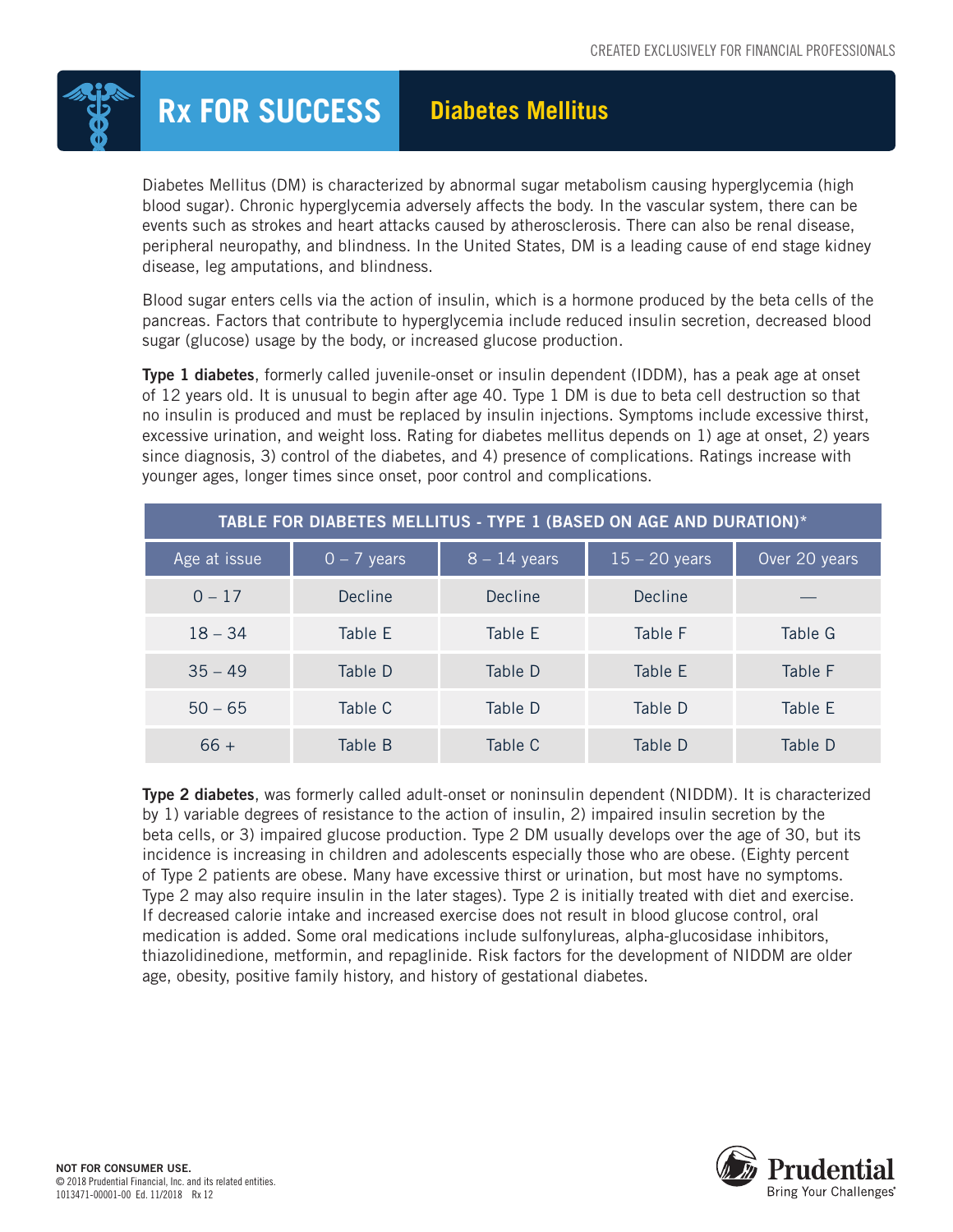**Older age diabetes** or type II diabetes is increasingly common in the older age populations, affecting 18% of people age 64-75 and 40% of people age 80 or older. It is estimated that nearly half of elderly diabetics are currently undiagnosed. Complications from diabetes do not appear to be any less in the elderly. Many older age diabetics already show signs of complications (example, retinopathy-eye changes) at the time of diagnosis because they had the disease for a number of years prior to the actual diagnosis. Treatment for diabetes in the elderly includes diet, exercise, oral medication, and insulin. As many as 40% of older age diabetics are obese and are instructed to follow a diet and an exercise weight loss program. For those who fail diet therapy, oral medication is started. Insulin is reserved only for those diabetics whose blood sugars cannot be controlled by oral medication and diet.

| TABLE FOR DIABETES MELLITUS - TYPE 2 (BASED ON AGE AND DURATION)* |                 |                |                 |               |  |  |  |
|-------------------------------------------------------------------|-----------------|----------------|-----------------|---------------|--|--|--|
| Age at issue                                                      | $0 - 7$ years   | $8 - 14$ years | $15 - 20$ years | Over 20 years |  |  |  |
| $18 - 34$                                                         | Table D         | Table D        | Table E         | Table E       |  |  |  |
| $35 - 49$                                                         | Table B         | Table C        | Table D         | Table D       |  |  |  |
| $50 - 65$                                                         | Table B         | Table B        | Table C         | Table C       |  |  |  |
| $66 +$                                                            | Non smoker Plus | Table A        | Table B         | Table B       |  |  |  |

\*Age based credits (50 – 100%) are given for excellent control (HbA1c≤7%). Debits are added for major complications such as proteinuria, retinopathy, or neuropathy.

Secondary diabetes can result from pancreatic disease, hormonal syndromes (Cushing's syndrome), drug-induced disease (thiazide diuretics, steroids, phenytoin) or those associated with syndromes such as hemochromatosis and acromegaly.

Impaired glucose tolerance (IGT) and impaired fasting glucose (IFG) are also termed subclinical or borderline diabetes. Patients generally have no symptoms. Many go on to develop diabetes. There is also an increased risk of cardiovascular disease.

Gestational diabetes is diagnosed when glucose intolerance is discovered during a pregnancy. It is associated with increased perinatal complications. Risk factors for the development of gestational diabetes are older age, overweight, previous large or stillborn babies, or positive family history of diabetes. Women with a history of gestational diabetes have an increased risk of developing Type 2 diabetes (as high as 50% within 10 years and 70% within 20 years).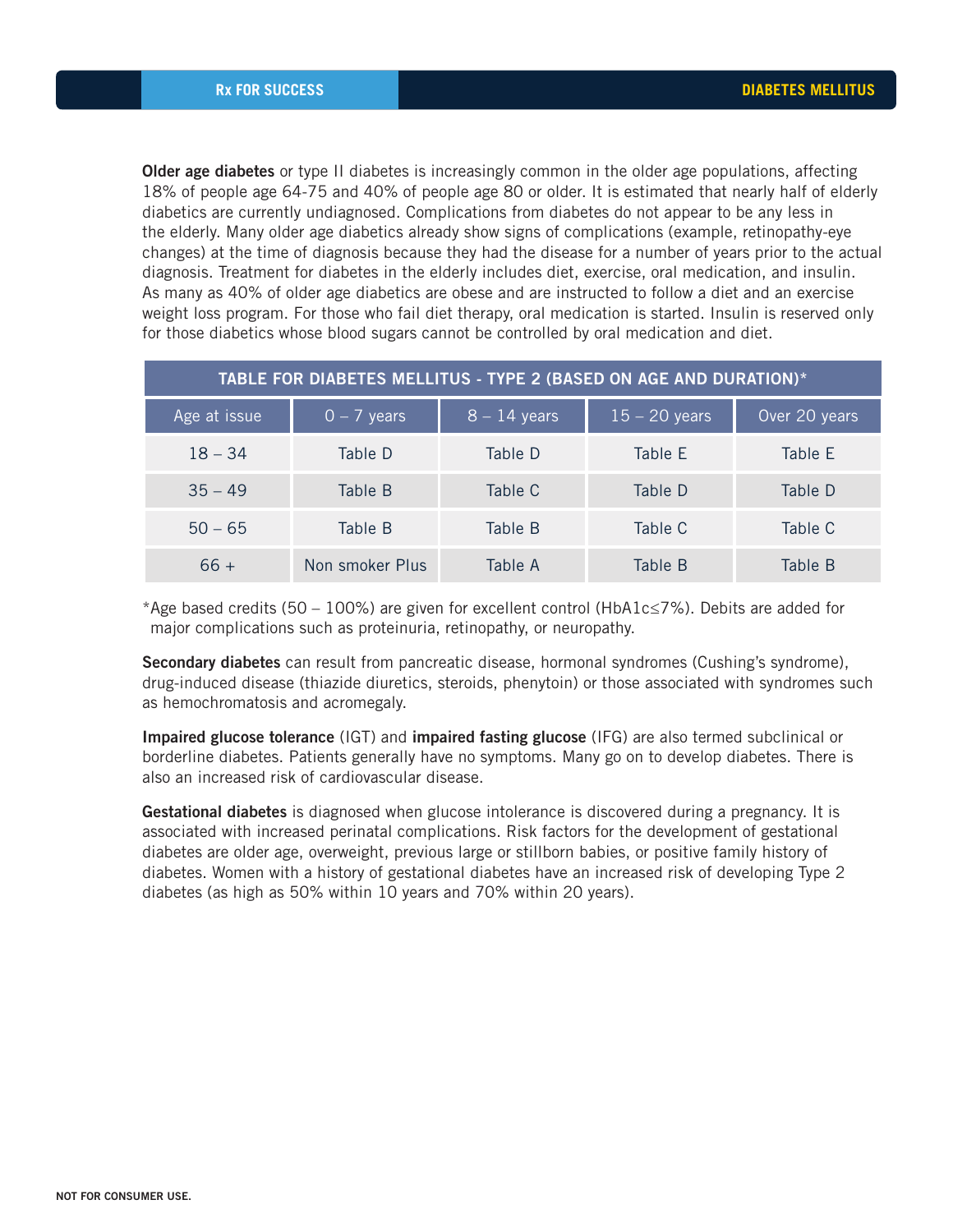**Diabetes Control** is important because Diabetes is a progressive disease that can be slowed by meticulous control of blood sugar, weight control, and exercise. Diabetes control is monitored by testing glycosylated hemoglobin in the blood and by home monitoring of blood sugar. Normal glycosylated hemoglobin is a value of <6 (though range of normal varies among testing laboratories). The goal for known diabetes is ≤7. Glycosylated hemoglobin over 8 is evidence of poor control.

## DIAGNOSTIC CRITERIA FOR DIABETES

- $▶$  Fasting blood glucose: 2 readings  $≥ 126$  mg/dl
- ▶ 75 gram oral glucose tolerance test: Diabetes: 2-hour sample > 200 mg/dl Impaired glucose tolerance: 2-hour sample between 140–200 mg/dl
- A positive 100 gram glucose tolerance test for pregnant women to screen for gestational diabetes

Other laboratory studies used to monitor diabetes include glycosylated hemoglobin (HbA1c) and fructosamine. HbA1c gives an indication of glucose control over the preceding 60 days, and fructosamine (glycosylated protein) measures glucose control over a 20-day span.

*To get an idea of how a client with a history of Diabetes Mellitus would be viewed in the underwriting process, use the Ask "Rx"pert Underwriter on the next page for an informal quote.*

Life Insurance issued by The Prudential Insurance Company of America and its affiliates, Newark, NJ.

This material is intended for insurance informational purposes only and is not personal medical advice for clients. Rates and availability will vary based on the satisfaction of our underwriting criteria. Underwriting rules are subject to change at our discretion.